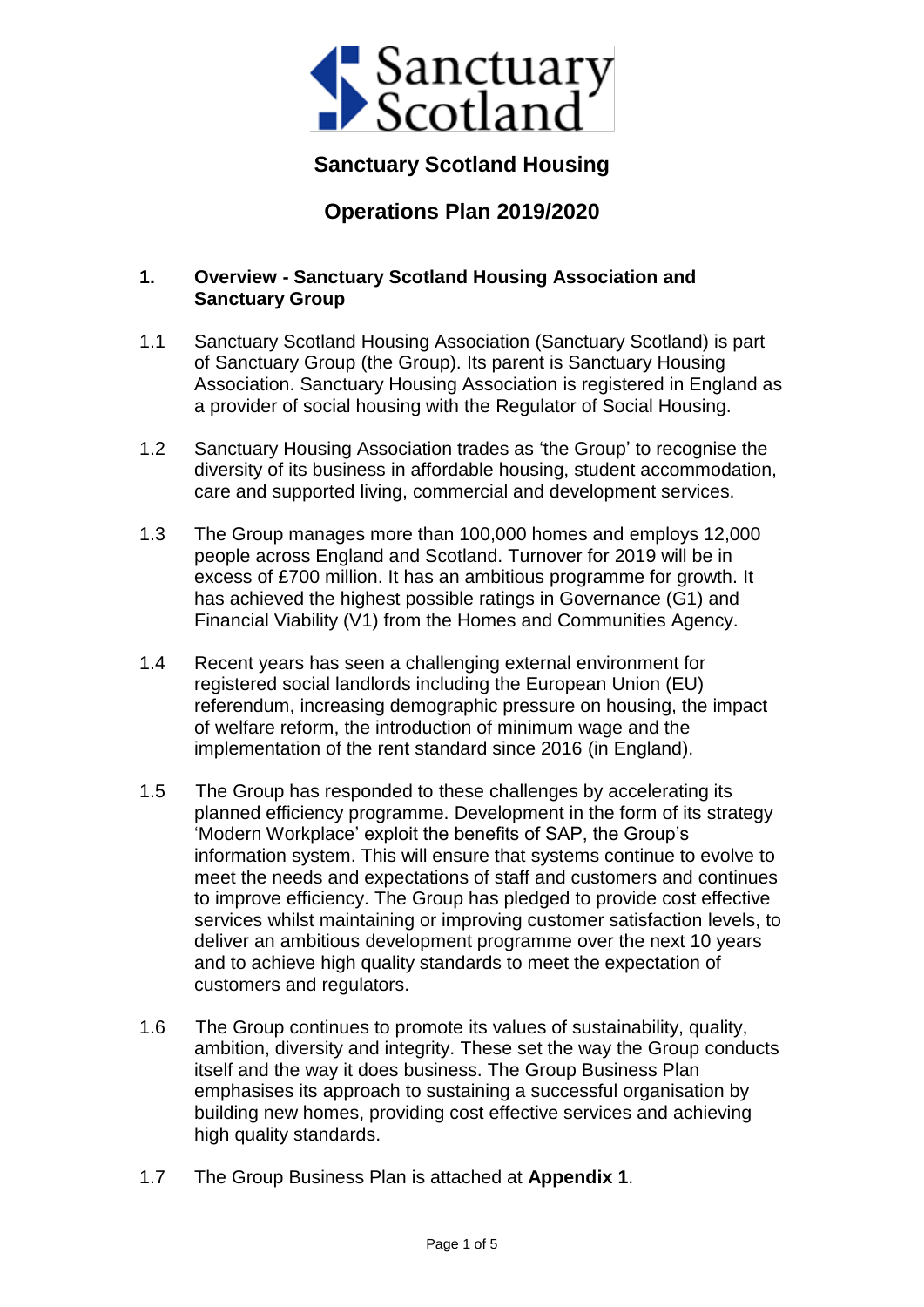- 1.8 Sanctuary Scotland recognises the significant benefit to the organisation, staff and customers in being part of a financially stable, strong and flexible organisation that is committed to growth and increased efficiency. We recognise the wide range of expertise and knowledge provided by the Group directly to Sanctuary Scotland in key areas such as finance, treasury, development, human resources, payroll, information systems and legal and governance services.
- 1.9 2019 sees the Group celebrate its 50 anniversary.
- 1.10 The Group mission statement:

'Our mission is to remain a market leader in the provision of high quality housing, nursing and residential care, and community services for people in need. Through careful stewardship of resources, we will maximise the benefits of our ethically-based operations providing good quality and value to our customers and stakeholders.'

1.11 **Appendix 2** summarises the key actions that Sanctuary Scotland will take to uphold its core values, support the Group Business Plan, and deliver its overarching commitment to growth, providing cost effective services, and achieving high quality standards.

### **2. Sanctuary Scotland - key targets and specific plans for the year**

- 2.1 Sanctuary Scotland is the fourth largest housing association in Scotland and is of systemic importance in the market place. It is committed to taking its place in this environment, promoting its strength and extending its influence. It wishes to be the provider of choice in Scotland. Key targets for 2019/2020 are:
	- continuing to focus on strong and effective governance having reviewed the governance structure and recruited an additional board of management member in 2018, we will continue to sustain the highest possible level of governance at both a strategic and operational level;
	- ensuring the operating model sustains operational and financial efficiency, mobile working capability, performance improvement and organisational growth;
	- ensuring active contribution to the Modern Workplace strategy and continuing to maximise the efficiencies and benefits of the OneSanctuary IS platform;
	- continuing to improve operational performance with particular emphasis on income collection and customer satisfaction - **Appendix 3** sets out these targets;
	- ensuring that the social and financial impact of Welfare Reform is recognised, tenants are supported, and income levels sustained;
	- ensuring that rent levels remain affordable to residents and sustain the financial viability of the organisation;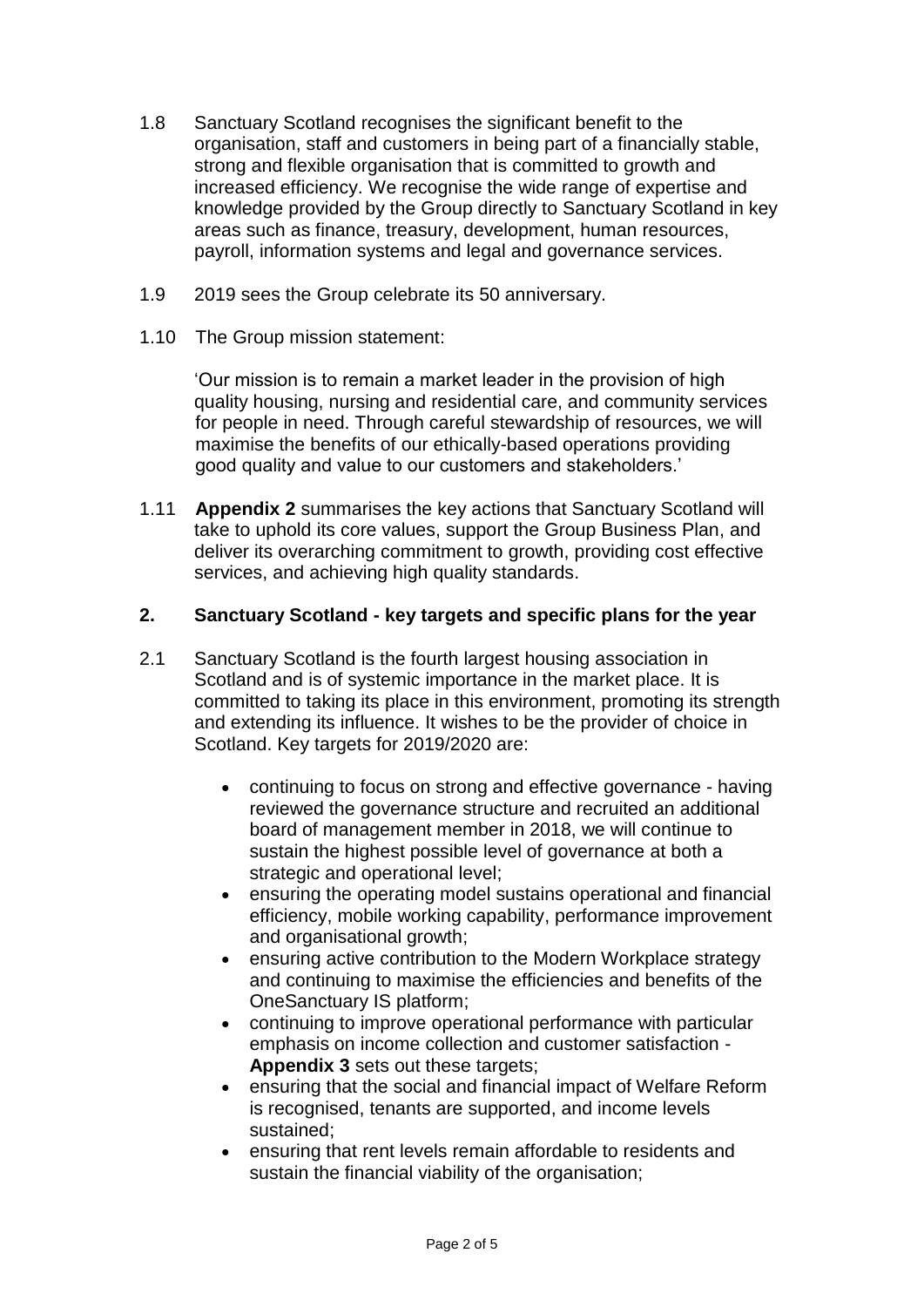- collaborating with colleagues to deliver an Asset Strategy for Scotland that invests in and improves stock, delivers the requirements of the Energy Efficiency Standards in Social Housing and provides tenants with a home for life;
- support the Group in helping failing organisations; and
- ensuring the effective delivery of the ambitious development programme and that the planned growth contributes to the financial and operational stability of the organisation.

#### **3. External risks/competition**

- 3.1 At a development session on 11 December 2018, the Board of Management reviewed its political, economic, social and technological analysis, and strengths, weaknesses, opportunities and threats analysis (**Appendix 4**) and identified key priorities for Sanctuary Scotland for 2019. Key areas, risks and themes emerged which are reflected in the Risk Map.
- 3.2 The financial climate:
	- UK and Scottish Government policies putting significant pressures on Group income levels, and services.
	- Public funding levels for supported housing.
	- The implications of welfare reform and how this affects relationships with customers.
	- The long-term sustainability of its approach to annual rent increases and their affordability.
- 3.3 Tenancy sustainability:
	- Recognising that the relationship with customers is changing as their needs become more complex.
	- Ensuring that services support tenants to sustain their tenancy obligations in a challenging financial climate.
	- Understanding the changing demographics of the customer base and what effect this will have on demand for products and services.
	- Engaging with customers to participate and involve themselves in the scrutiny of services.
- 3.4 Political, legislative and regulatory:
	- Britain's imminent exit from the European union and the question of a potential second independence referendum for Scotland.
	- The extension of the Freedom of Information Act to Housing Associations in Scotland.
	- Meeting the requirements of the Housing (Scotland) Act 2014.
	- Meeting the requirements of the regulatory regime in Scotland and in particular the new regulatory framework when it is published.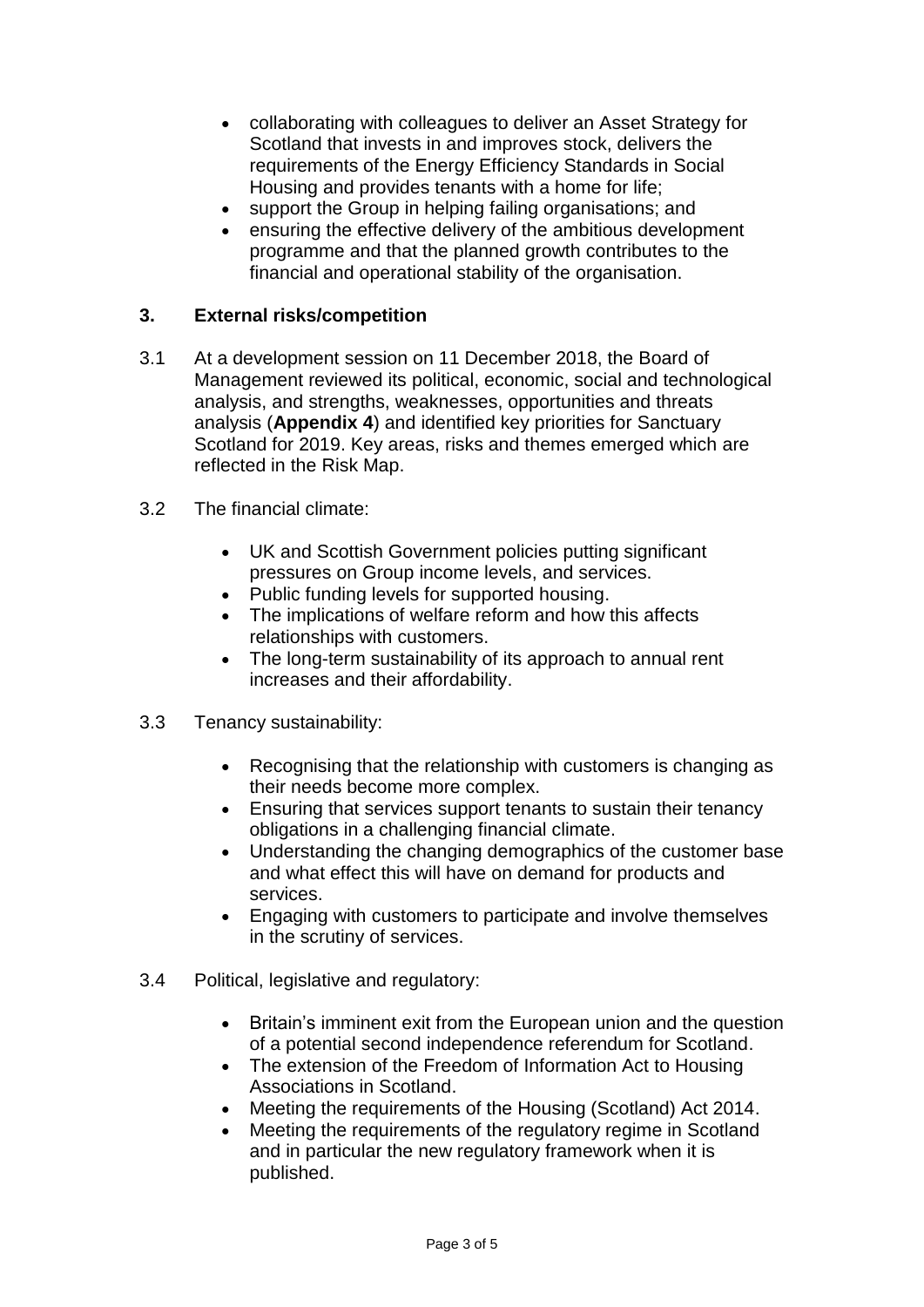- Building Regulations and fire safety requirements.
- Continuing to develop important strategic relationships the Minister for Local Government and Housing, the Scottish Housing Regulator, funding providers.
- Supporting the Scottish Government's ambitious development target of 50,000 new homes in Scotland.

## **4. Value for Money**

- 4.1 Over the coming year Sanctuary Scotland will strive to provide an excellent service that is of consistent quality and standard across Scotland and provides value for money, with an appropriate balance for service users between quality and price. Specific aims are set out below:
	- ensuring the operating model and staffing structure achieves high quality service levels and continuing performance improvement;
	- continue to provide support services for tenants such as welfare rights, debt advice and tenancy sustainment to help to maximise rental income and minimise void loss;
	- supporting the further roll-out of in-house maintenance services will generate direct efficiencies and also ensure control over quality and customer service which means customers perceive value for their rent payment;
	- reviewing processes to ensure that the intended benefits from the OneSanctuary project are realised and improvements championed; and
	- considering the longer-term affordability of rent levels.

## **5. Economic value**

- 5.1 We will focus on maximising income to the Group and to its residents and the alleviation of poverty:
	- improving performance particularly in relation to Income Collection;
	- focusing on support and advice to those impacted by government changes, including the roll out of Universal Credit to enable residents to stay in their homes;
	- Welfare Benefits service will focus on financial inclusion, income maximisation and tenancy sustainment; and
	- ensuring the Community Investment projects that we invest in realise true benefits for tenants and residents and support tenancy and community sustainment.